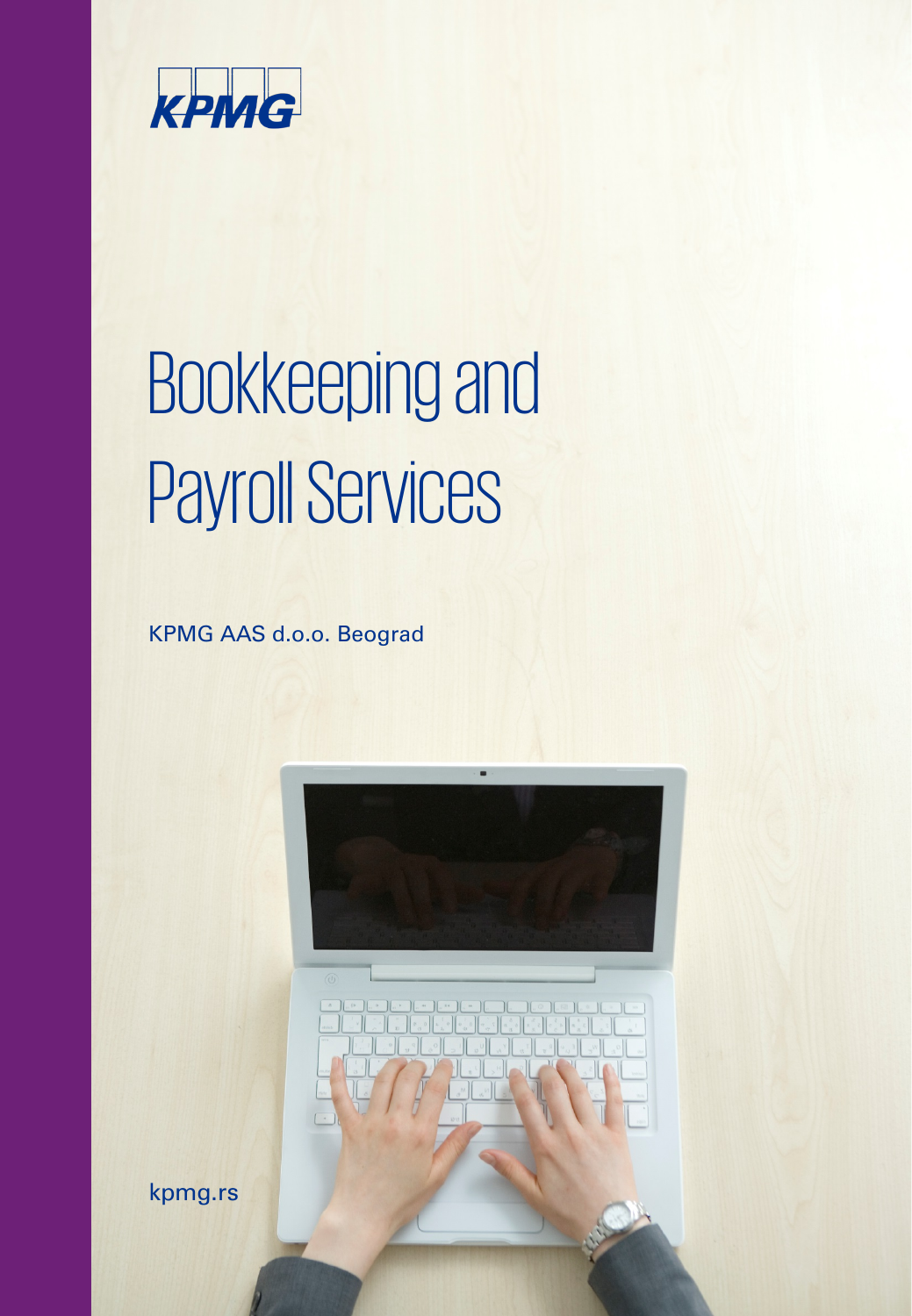# Why KPMG?



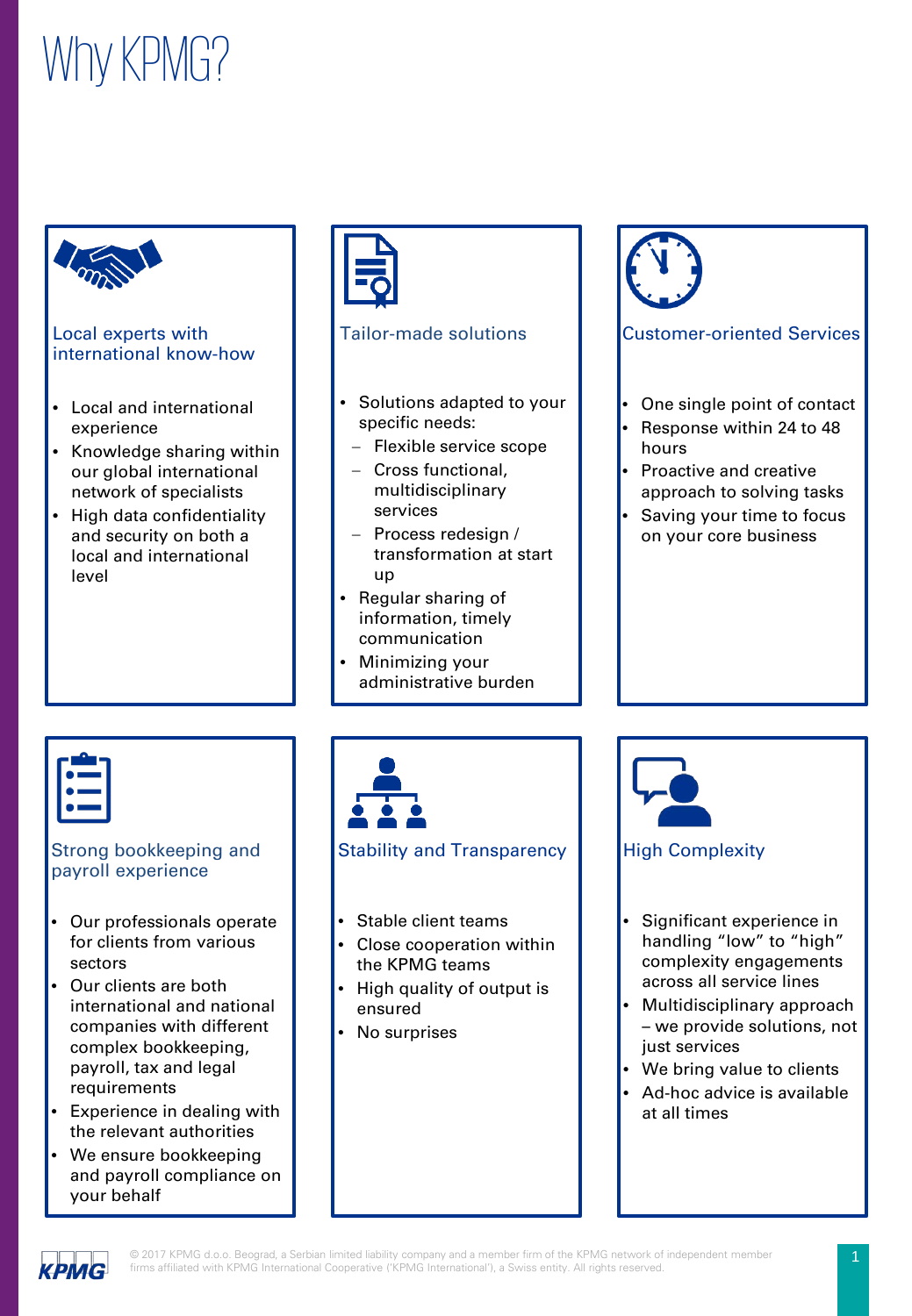Today's complex economic environment requires that you get the most out of your finance and payroll functions – simply meeting statutory requirements is no longer sufficient.

#### **Your performance is our top priority**

Our Bookkeeping and Payroll Services Department can provide you with specially tailored services that meet your needs and your budget.

#### **Whether you:**

- need to reduce costs,
- wish to improve the quality of your accounting information,
- need to fill the sudden absence of a key staff member,
- require specific skills and advice,
- would like more management information from your accounting, or
- wish to reduce risk,

we can help you make the most of your finance and payroll functions and help you run your business better.

#### **Your partner, not just a provider**

KPMG is one of the leading companies on the Serbian market, and our Bookkeeping and Payroll Services Department is dedicated to providing customer- focused financial management and payroll accounting services, as well as related advisory services. We provide quality services leaving our clients with peace of mind.

With KPMG, you can be assured that our goal is to be more than simply a service provider – we aim to be a partner that responds proactively to your needs. Many companies cannot imagine entrusting sensitive business processes to an outside organisation, but we work to develop relationships and trust as if our team members were your own employees, at both the operational and managerial levels, so you can turn to us at any time with whatever issue you face.

#### **Focus on your particular needs**

We take a pro-active approach with all our clients: although our work can be easily grouped into types, we do not provide standardized services but rather adapt our services to meet our clients needs and requirements. So whether you require accounting supervision one day per month or large-scale outsourcing services, our services can be targeted to accommodate your needs.

#### **The skills you need**

Our employees have a thorough understanding of accounting, tax, commercial and labor law, and are capable of undertaking all types of bookkeeping and payroll-related tasks. We are one of the few companies on the market that can rightly claim to be not simply bookkeepers, but, in conjunction with our tax and financial advisory departments, we can be your trusted business advisor in all aspects of your business.

KPMG also allows you to benefit from the skills and knowledge of the global network of KPMG member firms.

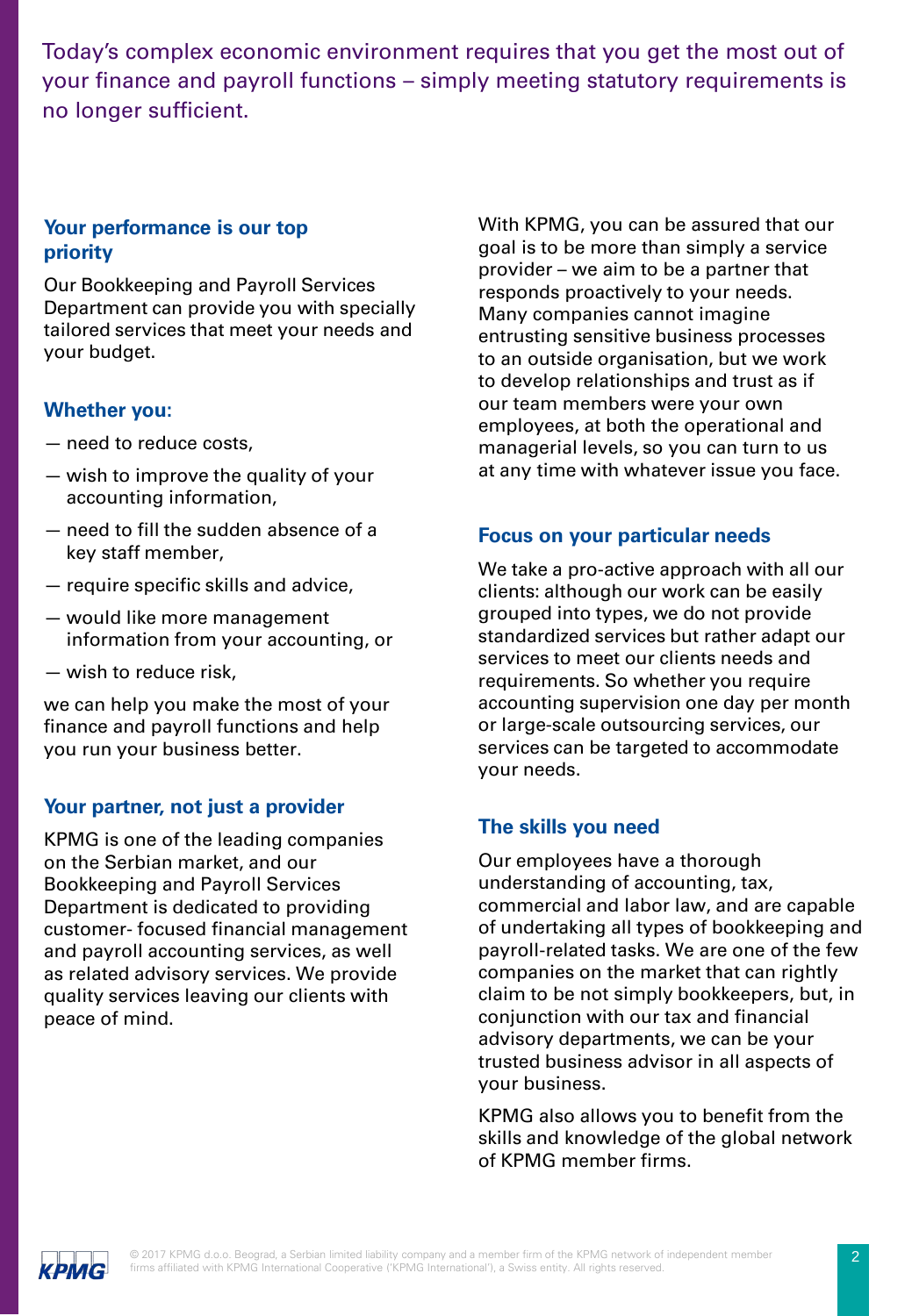### Our Services



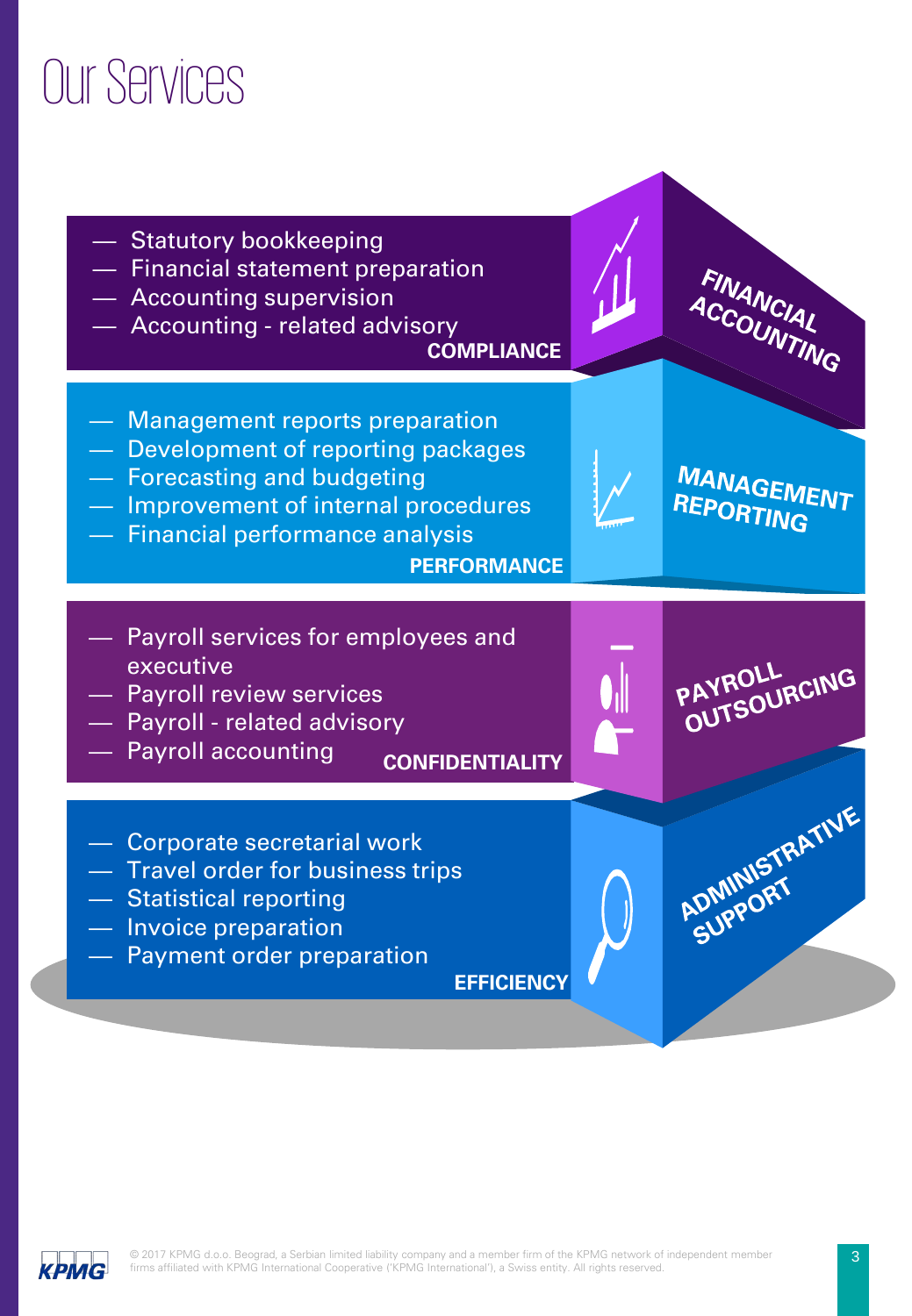# We are offering the following services:

#### **Financial Accounting**

Our financial accounting services include statutory financial accounting, preparation of tax returns, preparation of the Serbian National Bank reports (if required), statistic reporting to relevant authorities and preparation of annual accounts and the notes thereto.

Outsourcing the financial accounting function can be done in whole or in part, and is carried out with exactly the right combination of human resources, specialist processes and technology to serve you most effectively. For groups of companies we offer integrated support, including preparation of consolidated accounts.

We can liaise with your external auditor to enable the timely preparation of financial statements and the notes thereto, interface with the tax authorities in respect of day- today issues or tax inspections, and we guide you through all types of formalities, with respect to tax prepayments, tax withholdings and value-added tax.

#### **Payroll Outsourcing**

Our payroll team can provide you with full range of services in this area, including full payroll for all your employees and "executive payroll" services that entail added discretion in relation to the salaries of your top management.

Our service of payroll reporting includes the following:

- —Registration and deregistration new employees for social security purposes
- —Submission of information required to update the profile of your employees for social security purposes
- —Calculation of each employee's monthly payroll, including tax, social security contributions, sick leave, etc.
- —Preparation of a monthly payslip for each employee
- —Preparation and submission of tax returns and other reports with relevant authorities

Our payroll services include calculation of payroll for domestic and expatriate employees. We can also assist with the process of obtaining of work permits, registration of employees with the relevant local institutions, drafting internal acts, preparation of labor contracts, etc.

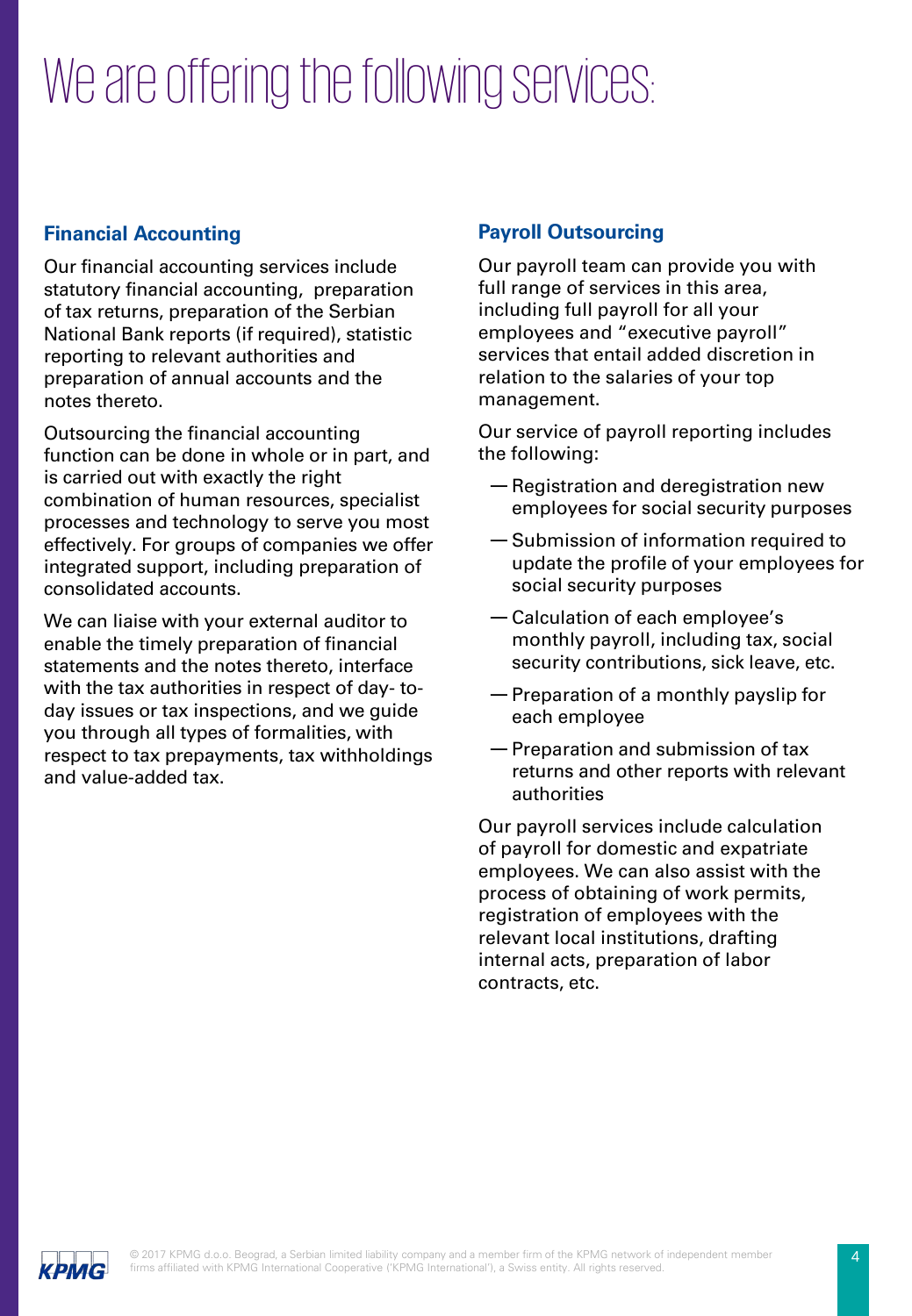# We are offering the following services:

#### **Management Reporting**

Our management reporting services build upon the financial accounting function and are designed to help you extract the information you need from your bookkeeping function.

We can help you with all aspects of management reporting, including the development of an appropriate management reporting package (including GAAP adjustments, depending on the reporting standard), preparation of monthly or periodic management accounts and assistance during budgeting and planning. Additionally, we can assist you with a periodic analysis of your performance and can help you analyze/improve your internal processes and procedures.

#### **Administrative Support**

We provide a wide range of administrative support services, including the preparation of payment orders, preparation of travel expense claims, invoice preparation, corporate secretarial services, communication with relevant authorities and auditors etc.

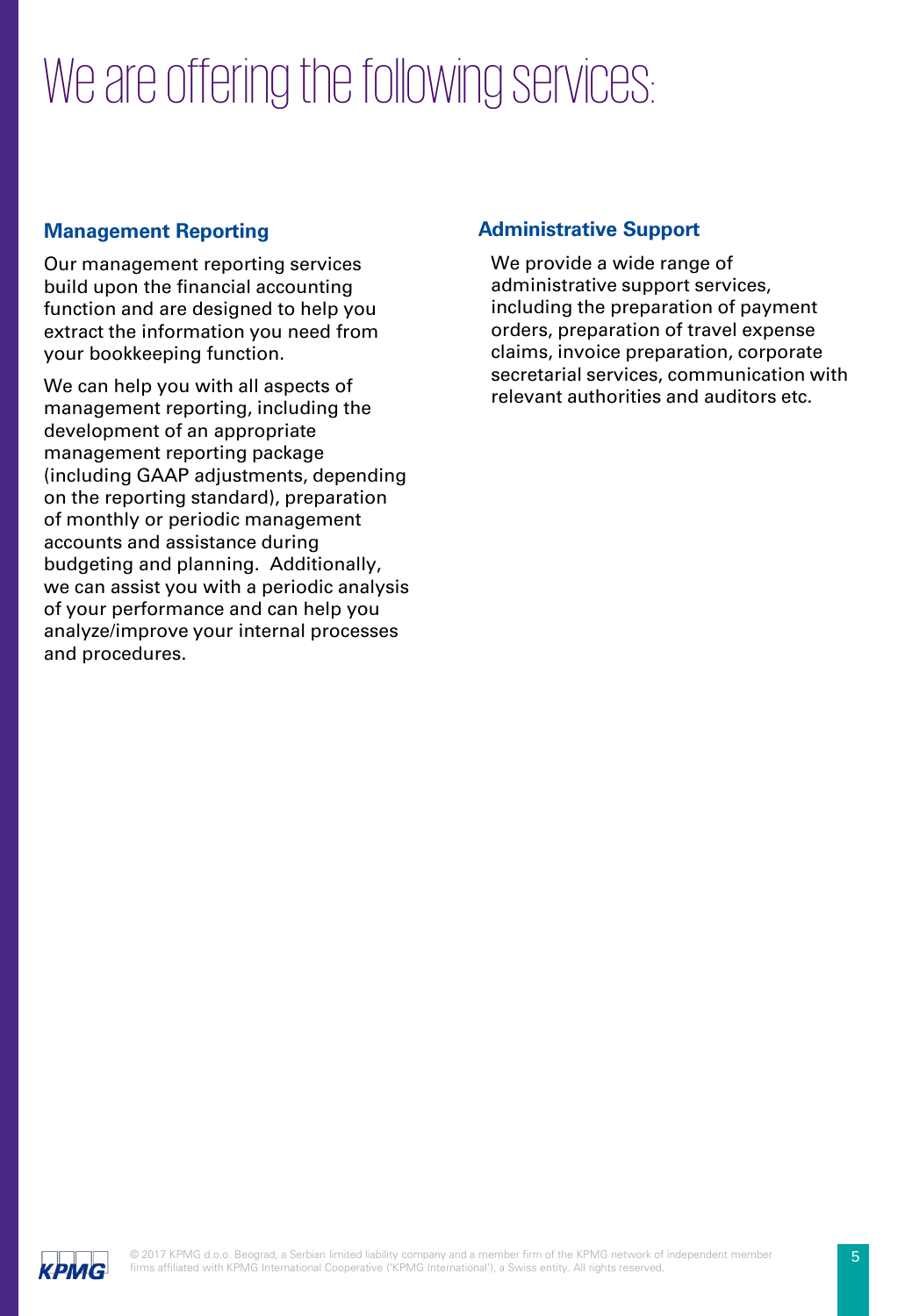### Multidisciplinary support and possible additional services

#### **Tax Services**

- Tax planning and general advisory services on CIT, VAT and other taxes,
- Transfer pricing services: preparation of statutory transfer pricing documentation, support businesses to develop and implement economically supported transfer prices, document the policies and outcomes, respond to tax authority challenges
- Tax advice on contract matters
- Expert advice on tax implications of different transactions
- Communication with different authorities: Tax Administration, Ministry of Finance, National Bank etc.
- Telephone hot desk for basic queries

#### **Tax Services – Global Mobility Services**

- Tax Return preparation for expatriates or local employees
- Departure or arrival meetings in order to explain the main tax implications arising from the assignment
- Cost analysis of expatriation
- Tax reconciliations
- Tax benefits and exemptions
- Analysis of the implications applicable to payments in cash and/or in kind
- Any other services related to taxation of individuals
- Tax advisory services
- Design, implementation and administration of flexible remuneration schemes

#### **Additional HR services**

- Contracts (drafting and/or review of employment contracts)
- Drafting an employee handbook and other internal acts
- Support for resolving complex HR issues
- Preparing forms in case of accident and illness of an employee
- Support in preparing the work certificate
- Any kind of requests in relation to finance or/and payroll

#### **Legal Services**

- Legal advice
- **Immigration**
- Proceedings, representing the company in any mediation proceedings before the Court or Social Authorities
- **Litigation**
- Subrogation processes: mergers, acquisitions, etc.
- Collective agreements: analysis, strategy, negotiation, etc.
- Legal advice on contract matters
- Administrative litigation
- Labor inspections